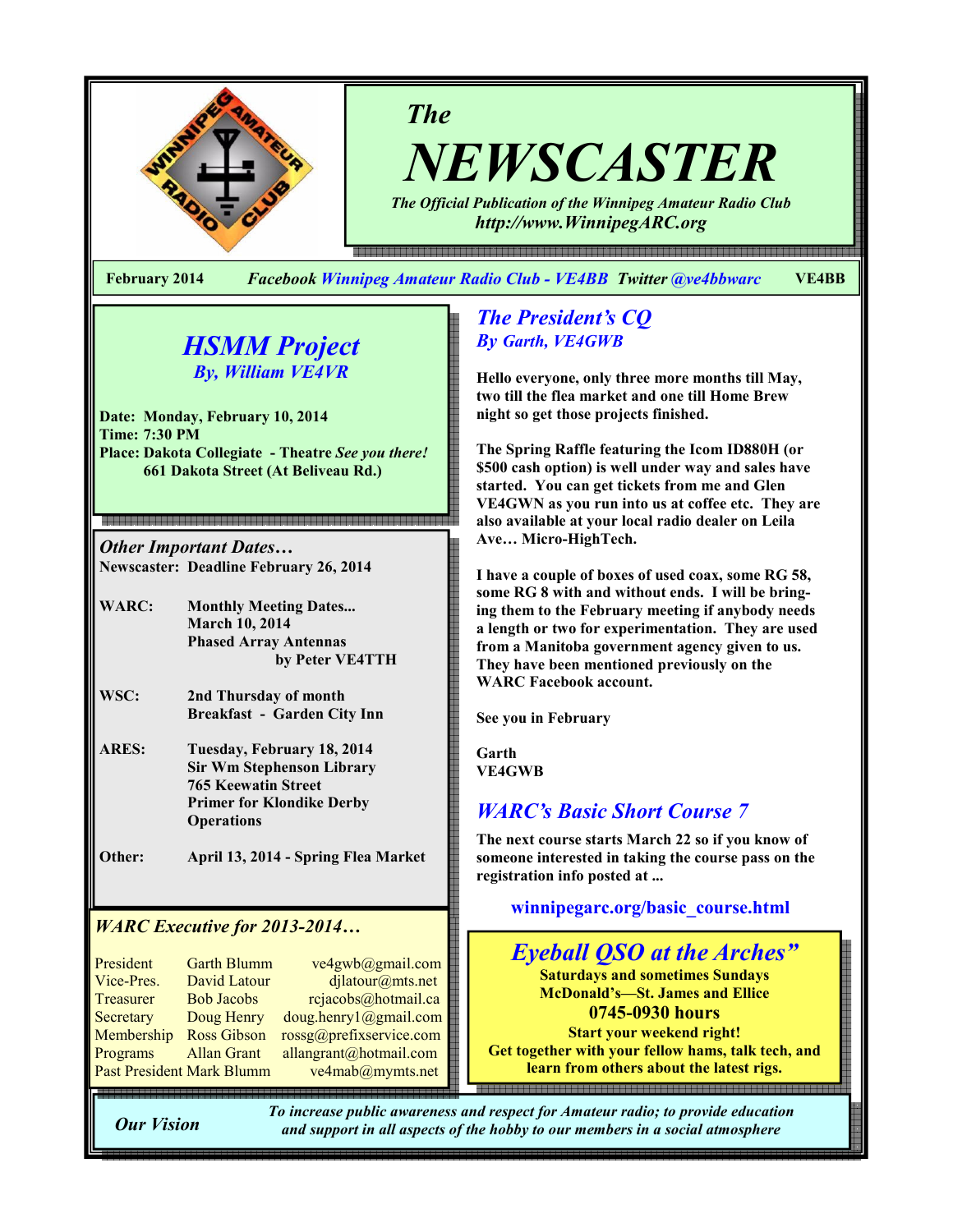#### 2 **WARC Meeting Minutes,** January 13, 2014 Taken by Doug VE4TG

President Garth VE4GWB called the meeting to order at 7:30 PM.

Introductions by members.

### Minutes-

President moved that Dec minutes be accepted as corrected, moved by Tom VE4SE, seconded by Rolf VE4VZ, approved by show of hands. Two corrections to past minutes required

1-November 2013: correct misspelling of VE4VR William's last name to read Franzin. 2-December 2013: change spelling of plagues to plaque. Changes approved by show of hands

## Treasures Report-

Bob VE4RCJ advised we began the month December with an income of \$8,822.08, cheques in amount of 768.29\$ cleared through account, 0.28 cents of income in bank interest which when combined with an outstanding cheque of 500\$ left us a total cash balance of \$7554.07 at end of Dec. When this was combined with the 475.23\$ in our PayPal account we finished the month with a final cash balance of 8,029.30\$.

## Flea Market-

Dick VE4HK reported that next flea market will be 13 April 2014 Sunday, April 13, 2014 at the Heritage Victoria Community Club, 950 Sturgeon Rd, (2 blocks north of Ness Avenue). See Ruth VE4XYL to book a table for 5\$. Still looking for a volunteer(s) to take over kitchen. WARC will be drawing raffle tickets for D-Star ID-880H mobile radio or approximate cash equiv of 500\$. MRS will have tech equipment on hand to evaluate radios. Doors open at 0930, vendor setup at 0945 to 1030. Persons interested in selling raffle tickets should see Garth.

## Programs-

February- Mesh Radio by William Franzin; March - Phased Antenna Arrays by Peter VE4TTH, April – Home Brew Night, May and June – TBD.

## Winnipeg ARES Report-

By Jeff VE4MBQ. See Newscaster for full details. Marathon meeting Tues June 10, be there early for

handouts, can sign up through WARC website otherwise download word document and email it. Will bring hard copy forms next week. New amateurs encouraged to participate, will team up with experienced member. Marathon is longest held amateur radio event in southern MB.

## RAC Report-

No one present

## Education Report(s)

1. Vera VA4VMM reported that the next Basic amateur radio course will be starting 22nd of March 2014.

2. CW course report by Adam VE4SN, prefers to run course in spring rather than winter, had 6 interested for winter and 3 for spring. Hope to start in April.

3. Rolf VE4VZ will be hosting another workshop Jan 25 from 9 to 12, will cover setting up and operating a station, an intro to help newcomers to get established. Those interested should apply to VE4DAR David, there is room for 5 left in class.

## DX Report-

 By Adam VE4SN Adam reported that Malta 1AOC (Sovereign Military Order of Malta) one of the rarest contacts in the world which consists of a group of bldgs in the heart of Rome has been on the air recently. Otherwise it has been the usual of type of contacts. Pat VE4PEH reported she had two recent DX contacts one of which was Belgium. Rolf VE4VZ said 10m is often open in afternoons. Good hunting.

#### New Business-

Rolf VE4VZ indicated there was a new DX group interested in participating in field day. Any new hams who would like to join in should see Rolf.

Garth will confirm location for field day.

There will be a Worked All Winnipeg QSO party focused on 146.52 Mhz starting Friday at 1700 over period 17th to 19th January 2014.

There will be a BC QSO party Feb1 to Feb 2 2014.

Rolf VE4VZ suggested that WARC institute a Manitoba QSO party. No decision was made but consensus was that we need to plan event for next winter.

Motion to adjourn by Jeff VE4MBQ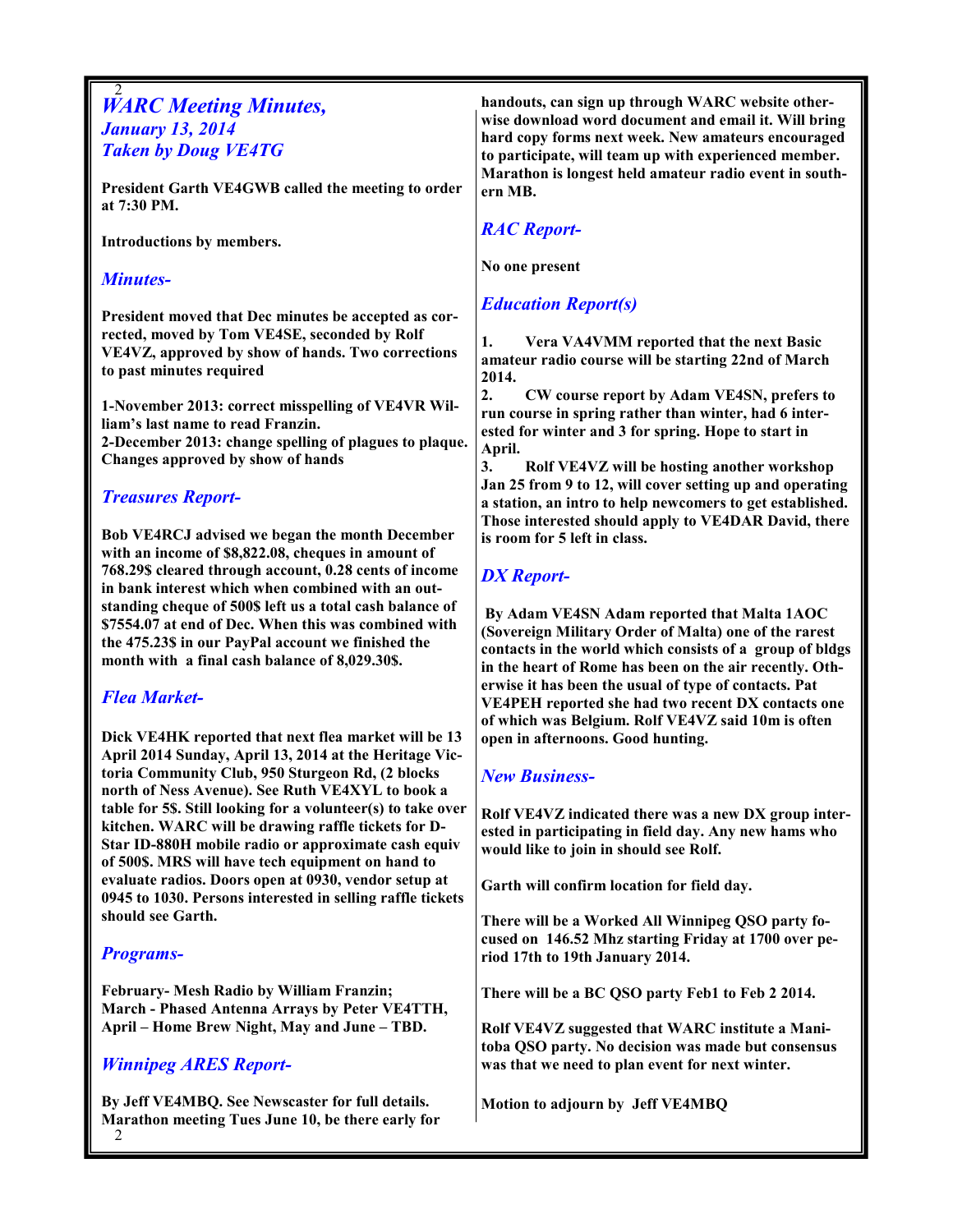#### 3 Spring 2014 WARC Flea Market By Dick, VE4HK

As I sit here at the computer, the weather is -45C with the wind chill. However, I am thinking of warmer days ahead. Yes, spring is not that far away. Spring means nice weather, antenna installing parties, and the WARC Spring Flea Market. Let's hope all that snow is gone by then!

The big day is Sunday, April 13, at the Heritage Victoria Community Centre, 950 Sturgeon Road, just a couple of blocks north of Ness Ave.

Why not spend some time on these cold, dark nights analyzing all your amateur radio equipment, and other gear that will catch the eye of amateurs. After you decide what you don't use anymore, box it up. Next, phone or e-mail Ruth VE4XYL and book your table for the Flea Market. With a bit of luck you can sell everything and make some money to buy new toys. Not only that, but your better half will be happy to see a tidy shack.

To book your table, contact Ruth VE4XYL ve4se@mymts.net or 204-837-6915. Tables are only \$5.00 each for members of WARC, and \$10.00 for everyone else.

Think of all the good things to see and do at the Flea Market. Plan to arrive at 9:30 am for eyeball QSO's and coffee. Visit all the tables piled high with irresistible gear, that you cannot live without. Buy a fistful of tickets for the Winnipeg ARES Silent Auction. They always have lots of great prizes.

Stop by the Manitoba Repeater Society table, to pay your dues for 2014. While you are there, have your HF, VHF, or UHF radios tested. (Don't forget the manual). I hope to have flyers and prizes from some of the major Amateur Radio stores in Canada. Adam VE4SN will be there with his QSL Bureau. Have you worked any rare DX stations recently? How about one of those California Kilowatts? Adam just might have a card or two for you. The DSTAR group will also have a table. Everything you ever wanted to know about DSTAR!

The Flea Market will be your last chance to buy tickets for the WARC DSTAR radio. Tickets are \$5.00 each or 3 for \$10.00. Prize is a DSTAR radio or \$500.00. Profits help WARC pay for insurance policy.

Doors open for eyeball QSO's and coffee at 9:30am Doors open for vendor setup at 9:45 Doors open for buyers at 10:30 Prize draws begin at 11:30

I am looking for a volunteer to make a 100 cup pot of

coffee for the Flea Market. This is a very important part of the Flea Market. If you are able to help out, please contact me ASAP. We have the pot and the coffee. All you have to do is add water, and plug it in. Ruth VE4XYL will give full instructions.

Fill you car with friends, and C'MON DOWN to the WARC Flea Market, April 13

Dick Maguire VE4HK Flea Market Coordinator

## Rolf VE4VZ Does It Again By David VE4DAR

Following last year's successful performance for new hams, Rolf VE4VZ scored again Saturday, January 25, 2014. Speaking from his own experience as a repair technician and Amateur Radio Operator, Rolf charmed an audience of 14 attentive participants. Using equipment from the Senior's museum and items from his own shack, Rolf traced the evolution of transceivers and tuners. He pointed to features new hams could consider in assembling equipment for their own shacks.



When polled, most participants said they would also be interested in a workshop for making roll-up J-pole antennas. So watch for that announcement.

These are WARC sponsored events held at the Winnipeg Senior Citizens Radio Club's location. Basic Short Course 7 begins Saturday, March 22. Registration information and forms can be found on the WARC website: winnipegarc.org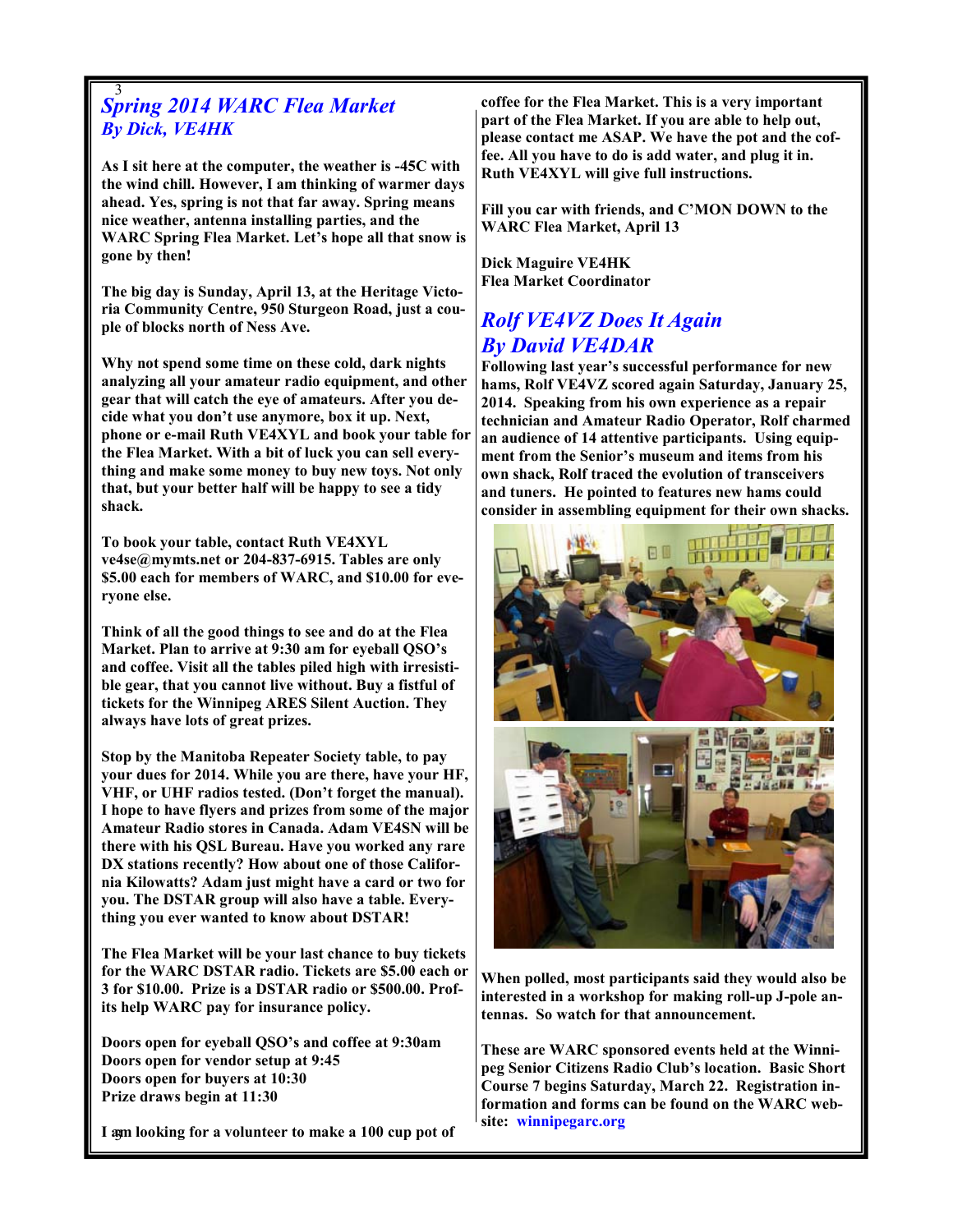#### 4 Winnipeg ARES Jeff Dovyak VE4MBQ ve4mbq@rac.ca

William Franzin VE4VR provided a very stimulating presentation and discussion session on the new digital network that he has established in Winnipeg with Derek Hay VE4HAY at our JAN General Meeting. If you have an interest in Amateur Radio data comms and missed the JAN ARES meeting don't miss the FEB WARC Meeting where William will be presenting again.

Welcome to Peter Toth VE4TTH, who joined Winnipeg ARES in January. In late January, Harm Hazeu VE4HAZ and Mark Havens VE4MBH (I still always want to say KB7REU) completed the Winnipeg Emergency Management or WEM Course put on by the City of Winnipeg Emergency Preparedness Program.

FEB will be prep time for a busier month in March than the past few months:

- We have Klondike Derby 01 & 02 MAR at Camp Amisk, volunteer operators are still needed
- City of Wpg exercise in early March
- Provincial Disaster Management Conference mid-MAR
- CANWARN Spotter Training SAT 22 MAR in Morris (if interested check www.winnipegares.ca mid-FEB).

Our next General Meeting is TUE 18 FEB 1900h Sir Wm Stephenson Library 765 Keewatin Street. Bob Poole VE4MAQ, Glen Napady VE4GWN and Richard Kazuk VE4KAZ will be presenting a primer for Klondike Derby Operations.

> Visit the Winnipeg ARES Web Site http://www.winnipegares.ca Winnipeg ARES on Twitter - @wpgares

Amateur Radios, Antennas, and more are available from your local

Winnipeg ICOM Dealer… Micro-HighTech Communications Ltd. 197 Leila Avenue, Winnipeg, MB (204)-783-1885 Contact George Hill, VE4GDH

> Visit their web site.. http://www.microhightech.ca/

4 .<br>이 10 시간에 대한 전 10 시간에 대한 전 10 시간에 대한 전 10 시간에 대한 전 10 시간에 대한 전 10 시간에 대한 전 10 시간에 대한 전 10 시간에 대한 전 10 시간에 대한 10<br>이 10 시간에 대한 10 시간에 대한 10 시간에 대한 10 시간에 대한 10 시간에 대한 10 시간에 대한 10 시간에 대한 10 시간에 대한 10 시간에 대한 10 시간에 대한 10 시간에



The Manitoba Repeater Society operates and maintains a linked repeater system across southern Manitoba, including Winnipeg.

If you are a user of any of these repeaters, we urge you to support the group by becoming a member.

#### Remember to Renew for 2014 Memberships expired December 31

VE4MAN - Starbuck, VE4CDN - Morris, VE4PLP - Portage, VE4MRS - Bruxelles, VE4GIM - Gimli, VE4MIL - Milner Ridge VE4EMB - Hadashville, VE4FAL - Falcon Lake, VE4WPG - Winnipeg, VE4VJ - Winnipeg, VE4WRS - Autopatch & IRLP link Winnipeg

Links to repeaters in Ontario, Brandon, Selkirk and soon to be the Dauphin & area.

info@mb-repeater-society.ca http://www.mb-repeater-society.ca/ http://www.facebook.com/ManitobaRepeaterSociety

# Manitoba Marathon Jeff Dovyak VE4MBQ ve4mbq@rac.ca

The 2014 Manitoba Marathon will be SUN 15 JUNE. For on-line volunteer registration please go to ...

#### http://winnipegarc.org/marathon.html

The 2014 Amateur Radio Group Volunteer Briefing is TUE 10 JUNE 1900h Norwood Community Club 87 Walmer (Map 17 C8 in the Sherlock map Book).

Although the briefing starts at 1900h we will begin distribution of race information, documentation, volunteer t-shirts and pre-arranged equipment loans at 1815h.

As of 26 JAN we have 27 volunteers. We need 85-90 volunteer operators. Amateur Operators already registered as volunteers for 2014 Manitoba Marathon include:

VA4RWT VE4 BN, CDM, DJS, ESX, GKS, GWN, HK, HAH, HAZ, JAH, JDH, GLS, LDI, MAB, MBQ, MHZ, PWN, RST, SE, STL, TSY, UG, VZ, WTF, XYL, YYL.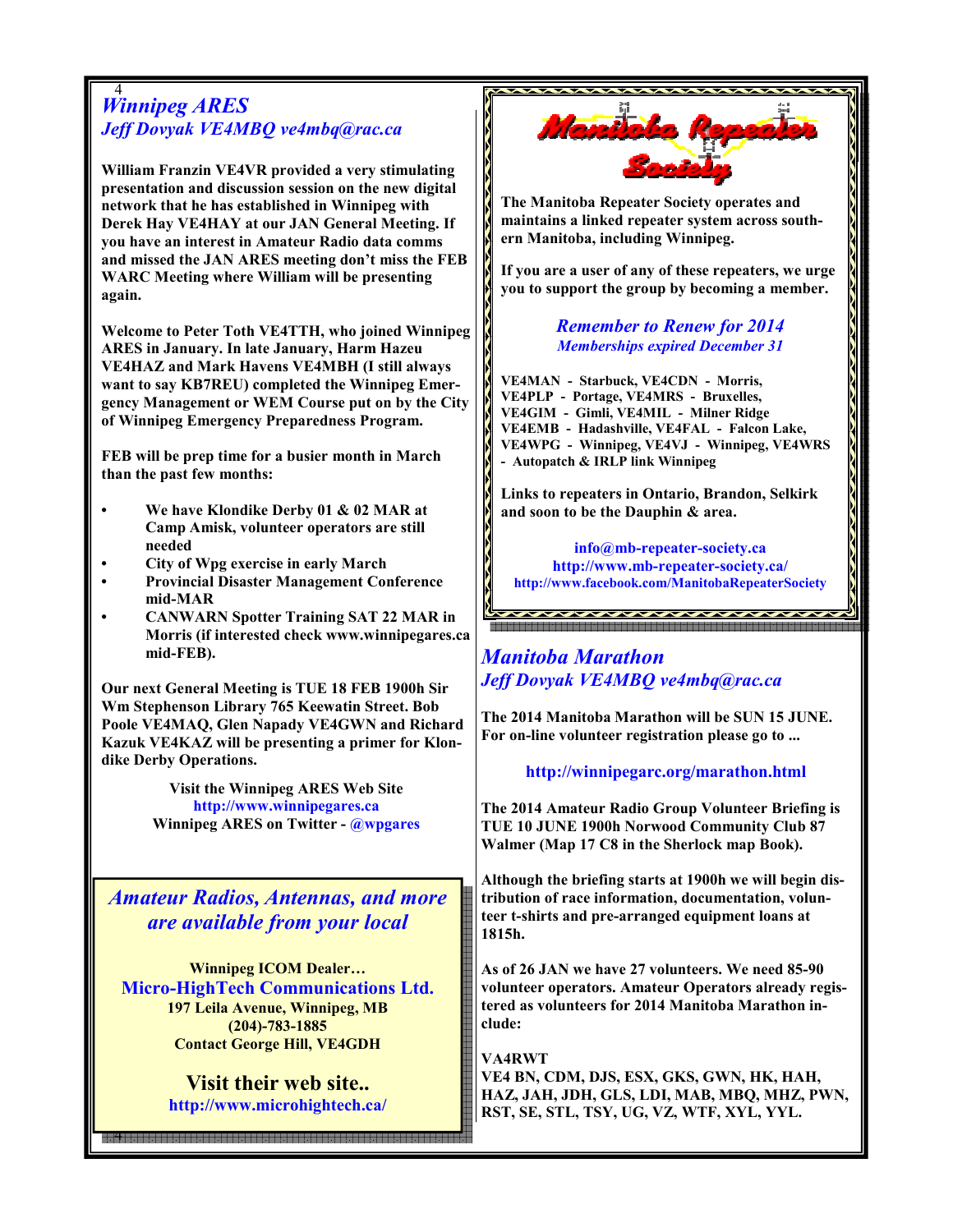#### 5 SATS Receives Grant/Donation from RAC and WARC

The Shaftesbury ARISS Telebridge Service (SATS) received two cheques just in time for Christmas. The first photo below shows the presentation of a \$500 cheque to grade 12 student Jake Booth (VE4RED) by Radio Amateurs of Canada president Geoff Bawden (VE4BAW). RAC is supporting SATS through a community grant. The second photo shows Derek Hay (VE4HAY) presenting grade 12 student Alex Poersch (VA4ELF) with a \$500 cheque from the Winnipeg Amateur Radio Club for the purchase of two receive preamplifiers that will soon be installed in the Shaftesbury satellite tracking station. We expect that Jake and Alex will be the first students at Shaftesbury to make an International Space Station (ISS) contact. Both will be starting engineering programs in September.







Plaque presentation at the ground station of Shaftsbury High School. WARC President Garth Blumm VE4GWB & Adrian Deakin VA4AMD standing under one of the satellite beam antenna arrays.

# Nostalgia Radio CJNU 93.7

Now Full Time At Their New Frequency! CJNU 93.7 FM is where you'll hear the very best easy listening music that has been popular over the past eight decades! Visit their web site for info and their SKED at

http://www.cjnu.ca

## D-Star's "D-Tip" Of The Month By, Garth VE4GWB

Repeater quiet? Especially at 0 Dark Thirty? Try linking to a reflector or repeater and putting out a call.

I.D. as listening from VE4WDR port B/C (Whichever port you are on) in Winnipeg, Manitoba, and see who you can contact.

Remember - When you are linked to the world on D-Star it's always 5 o'clock somewhere !

# What have you done to "promote amateur radio this week"

That line we credit to an old News stalwart, Peter Parker with using in his old VK1 and VK3 casts many years ago and it still stands true -WIA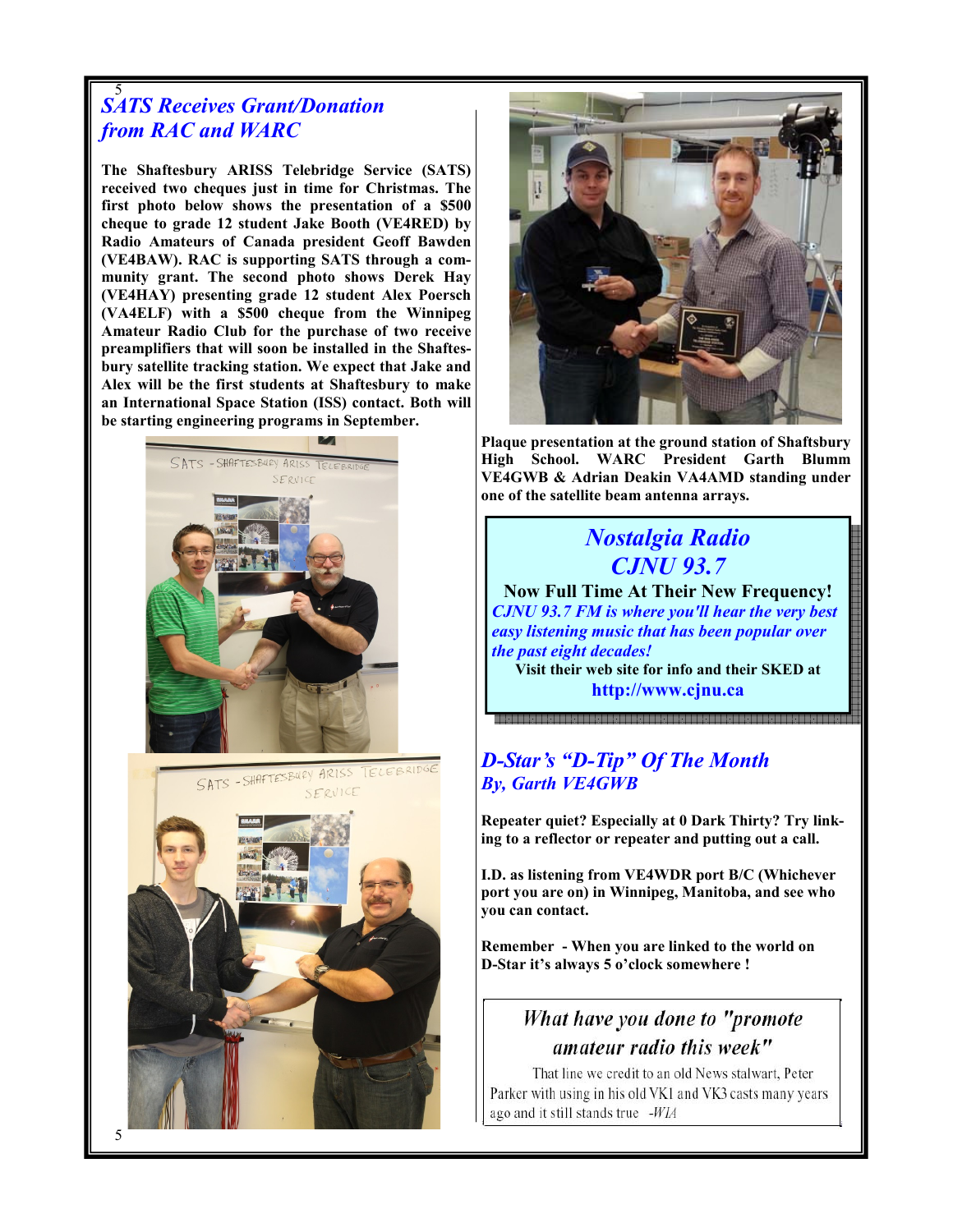

## RADIO AMATEURS OF/DU CANADA Applauds 60 meter band frequency allocations!

RAC has been working on achieving this new band allocation since 2010.

Industry Canada has announced that a number of specific frequencies within the 60 meter high frequency band have been approved for amateur radio use as RAC advocated. This is now in effect.

A total of five specific frequencies within the 5 MHZ band have been allocated, 5332 kHz, 5348 kHz, 5358.5 kHz, 5373 kHz and 5405 kHz. Radio amateurs across Canada have new frequencies to explore as a result of a recent decision of Industry Canada.

"Canada has joined a number of countries in making channels available in the 60 metre band, near 5MHz for use by radio amateurs. This will provide increased ability for Canadian radio amateurs to help out in providing emergency communications when existing systems fail as has happened in ice storms and flooding. We applaud this decision of the Canadian government." said Geoff Bawden, President of Radio Amateurs of Canada.

6 emergencies such as the earthquake and tsunami in Unlike the commercial communications systems so important to modern society, amateur radio does not require an extensive infrastructure for communications. Radio amateurs take advantage of natural phenomena to send their signals across town and around the world. They delight in being able to set up in a remote location with their own power supplies and simple antennas, often home built, competing to see who can make the most contacts in a limited time. The Amateur Radio Emergency Service in Canada, sponsored by RAC, provides training and organizes exercises for radio amateurs to sharpen their skills to be able to respond to emergencies. As well these organizations and amateur radio clubs often provide communications to community public service activities and events such as ski races and marathons, bicycle races and car rallies. The skills radio amateurs develop through their hobby and these activities mean that in emergencies that shut down power grids, internet and wireless communications, amateur radio can continue to function. In major Japan in 2011 and the Typhoon Haiyan in the Philippines last year amateur radio operators are often the first source of information from affected areas.

The key resource for amateur radio is access to the radio spectrum. Conditions in the atmosphere and high in the ionosphere determine the distances over which communications are possible. The new allocation at 60m between existing allocations at 80 m and 40m should make regional communications more reliable. Furthermore as Canada and the United States have allocated many of the same channels to their radio amateurs cross border communications are possible. Fortunately major emergencies are relatively rare. Radio amateurs will explore communications on the new frequencies as they do in all available bands, experimenting, learning and making new friends across the world.

#### TECH DETAILS

The five 60 metre channel allocations are the same as authorized in the USA, with the same power restriction of 100 watts ERP (relative to a dipole antenna). Transmissions, independent of emission mode, must be centered on the each of the following frequencies: 5.332, 5.348, 5.3585, 5.373, and 5.405 MHz with a maximum allowable channel bandwidth of 2.8 kHz. When operating SSB, upper sideband will be the convention to follow on the 60 metre band. Other modes that are permissible will be CW, Data (including PSK 31 and Pactor III), and RTTY. With this latest authorization on operation on the 5 MHz channels to Canadian Amateurs with HF privileges, there will no longer be a requirement to operate under a special Developmental license and VX9 call sign. Holders of such licences can now let them lapse.

Canadian amateurs should refer to the posting of RBR-4, Issue 2, for all details before proceeding to operate on the new 60 metre channels: http://www.ic.gc.ca/eic/ site/smt-gst.nsf/eng/sf10650.html

Their curiosity and eagerness to develop and share this hobby will enrich the communities where they operate and provide needed resilience in communications when emergencies require it.

Technical details of this decision can be found here: http://www.ic.gc.ca/eic/site/smt-gst.nsf/eng/sf10623.htm

Tech/Admin contributions, Norm Rashleigh VE3LC. Glenn MacDonell VE3XRA.

Vincent Charron - VA3GX/VE2HHH Director Communications and Fundraising communications@rac.ca